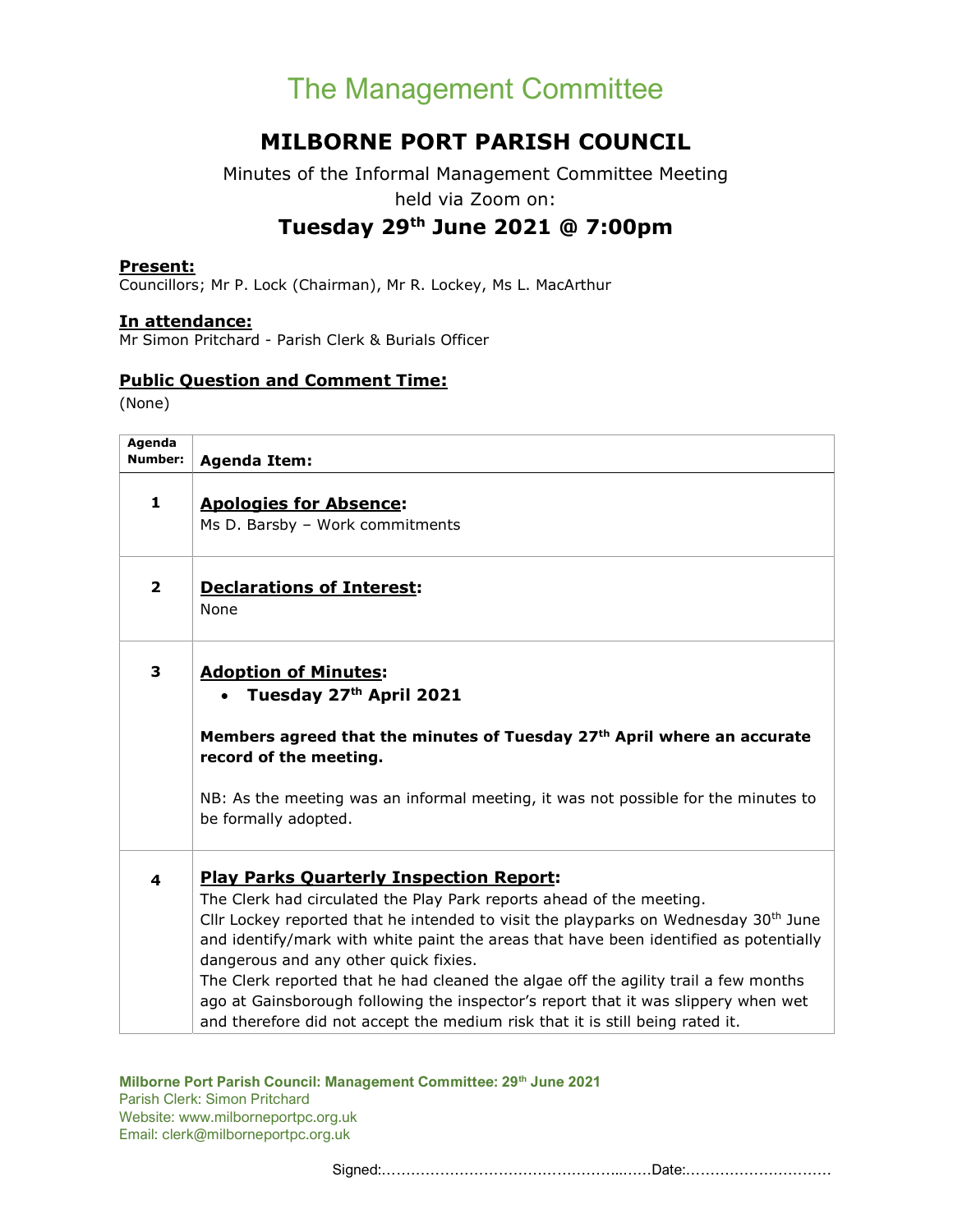## The Management Committee

|   | Cllr. Lockey will assess what is needed in terms of missing caps etc. so that they can<br>be replaced when missing, then liaise with Playdale.                                                                                                                                                                                                                                                                                                                             |
|---|----------------------------------------------------------------------------------------------------------------------------------------------------------------------------------------------------------------------------------------------------------------------------------------------------------------------------------------------------------------------------------------------------------------------------------------------------------------------------|
|   | It was agreed that following completion of the installation of the new play<br>equipment at Gainsborough, finances can be reviewed before deciding what to<br>spend on fencing/hedge between the playpark and the allotments site, in liaison<br>with the Planning & Environment Committee, and what to do in relation to<br>purchasing/installing bicycle stands.                                                                                                         |
| 5 | <b>Management Committee Finance:</b>                                                                                                                                                                                                                                                                                                                                                                                                                                       |
|   | Members had been sent the accounts information presented in 2 formats; the<br>accounts were noted.                                                                                                                                                                                                                                                                                                                                                                         |
| 6 | <b>Management of: The Allotments:</b>                                                                                                                                                                                                                                                                                                                                                                                                                                      |
|   | A. Communal Compost Bins:                                                                                                                                                                                                                                                                                                                                                                                                                                                  |
|   | Brief discussion regarding this issue being raised. The Clerk reported that the<br>Deputy Clerk has compiled a report on the communal composting options which he<br>will circulate for members' consideration and the topic will be revisited next<br>meeting.                                                                                                                                                                                                            |
|   | <b>Action - The Clerk</b>                                                                                                                                                                                                                                                                                                                                                                                                                                                  |
|   | <b>B. Entranceway and Track:</b><br>Cllr. Campbell has produced a specification to use when contacting companies for<br>quotations but unfortunately the office had not had time to procure those<br>quotations. Cllr. Lock suggested that the Clerk ask Cllr. Campbell to see if he had<br>the time to arrange for three quotes                                                                                                                                           |
|   | <b>Action - The Clerk</b>                                                                                                                                                                                                                                                                                                                                                                                                                                                  |
| 7 | <b>Management of: The Cemetery</b>                                                                                                                                                                                                                                                                                                                                                                                                                                         |
|   | A. Grave Topping:<br>The Clerk reported that there are sunken grave areas which have not yet been<br>managed by adding topsoil and grass seed.                                                                                                                                                                                                                                                                                                                             |
|   | It was agreed that the Council would top up sunken graves and so buy two<br>dumpy bags of topsoil at a cost of £130 for this purpose.                                                                                                                                                                                                                                                                                                                                      |
|   | <b>B. Charge for Double Depth Ashes Plots:</b><br>The Clerk explained that some local undertakers have been interning two sets of<br>ashes into single ashes plots; one undertaker has provided records of this to be<br>cross-referenced with the Council's records. The Clerk has sought advice from an<br>experienced cemetery manager; a system has now been set up to record whether a<br>double depth plot is intended when approached about a single plot purchase. |

#### Milborne Port Parish Council: Management Committee: 29th June 2021

Parish Clerk: Simon Pritchard Website: www.milborneportpc.org.uk Email: clerk@milborneportpc.org.uk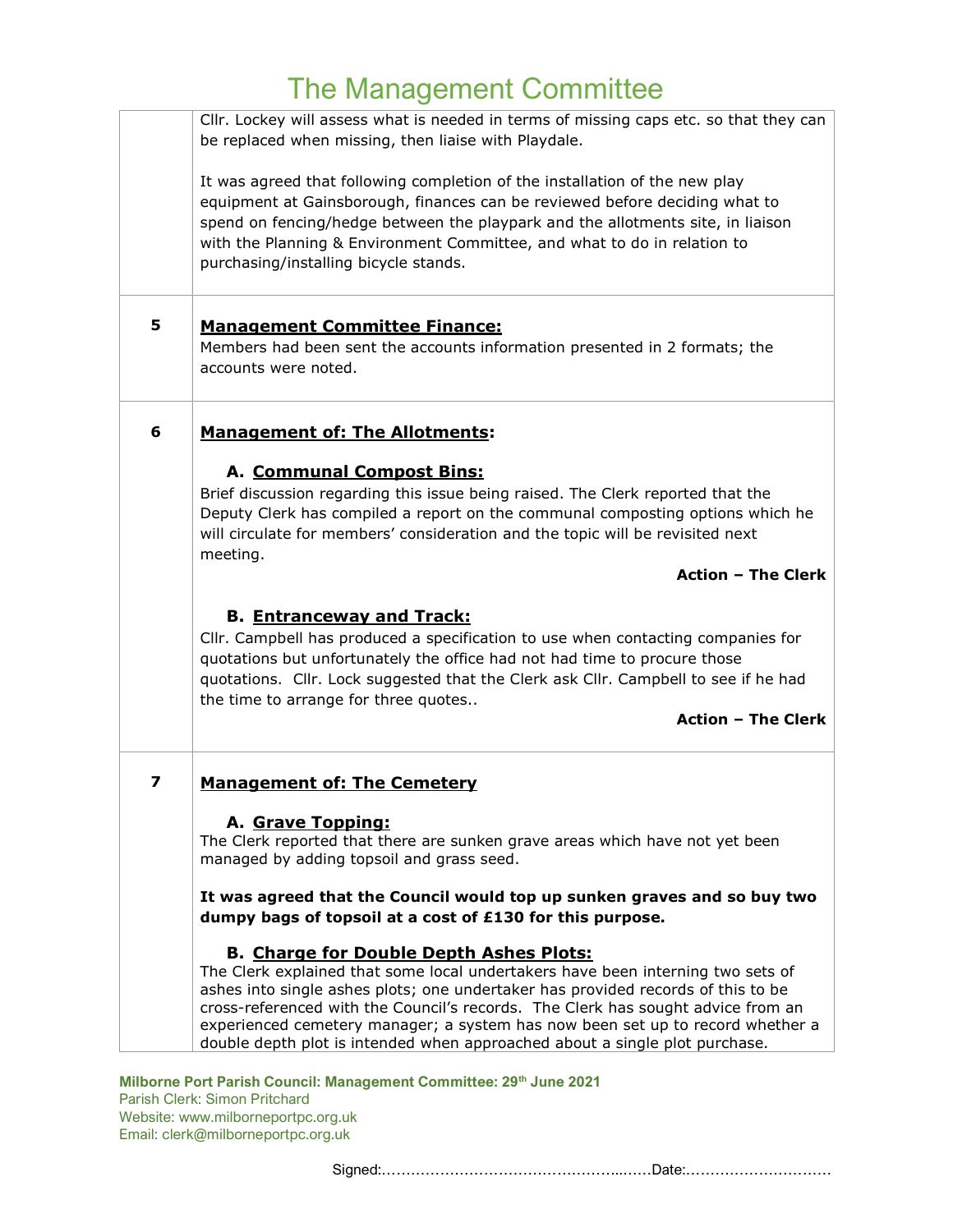п

|   | It was agreed not to make an additional charge for ashes plots purchased<br>as a double depth plot.                                                                                                                                                                                                                                                                                                                                                                                                                                                      |
|---|----------------------------------------------------------------------------------------------------------------------------------------------------------------------------------------------------------------------------------------------------------------------------------------------------------------------------------------------------------------------------------------------------------------------------------------------------------------------------------------------------------------------------------------------------------|
|   | <b>C. Memorial Bench:</b><br>It was agreed to choose the design suggested by Cllr. Lock and for the Council to<br>pay for the new bench; Gill Cleverley will pay for and organise the inscription on a<br>plaque dedicated to her husband, the late John Farley.                                                                                                                                                                                                                                                                                         |
|   | <b>Action - The Clerk</b>                                                                                                                                                                                                                                                                                                                                                                                                                                                                                                                                |
|   | D. Storage Unit/Shed:<br>The Clerk explained a need for storage next to the chapel, something suitable for a<br>lawn mower as well as for items associated with the upkeep of the cemetery; some<br>of the items currently there can be thrown away. The Clerk reported that he maybe<br>able to obtain a grant from SSDC for 50% of the cost. It was agreed that The Clerk<br>carry out the necessary research into designs, prices and possible grants and bring<br>the information back to this committee for a decision.<br><b>Action: The Clerk</b> |
| 8 | <b>Verbal Updates:</b><br>a) Parish Footpaths/Rights of Way:<br>The Clerk reported that Cllr. Barsby has passed her strimming course and is<br>going to start using the Somerset County Council communal strimmer. She is                                                                                                                                                                                                                                                                                                                                |
|   | continuing to investigate and often resolve problems that are reported via the<br>SCC website, sometimes with the support of the SCC Footpaths Officer.                                                                                                                                                                                                                                                                                                                                                                                                  |
|   | b) Milborne Port in Bloom:<br>Judging will take place on 14th July. Cllr. Lock explained the arrangements,<br>route, and itinerary. The Clerk will ask the Streetscape team re<br>weeding/spraying the Village Center and in Lower Gunville.                                                                                                                                                                                                                                                                                                             |
|   | c) Projects in progress/Updates from the last committee meeting:                                                                                                                                                                                                                                                                                                                                                                                                                                                                                         |
|   | <b>Town Hall Roof Update:</b><br>$\bullet$<br>Full Council has appointed the contractor and the Clerk is awaiting news on whether<br>they can complete some minor works earlier than the main works. The costs of the<br>scaffolding and pavement licence accrue all the time that the scaffolding is in place,<br>and at some point a safety inspection of the scaffolding before it can be used due to<br>the delay.                                                                                                                                   |
|   | The Chartered Surveyors' invoice is nearly £3000 and there will be further costs<br>incurred as further support will be required from them re. supervision/monitoring<br>and any SSDC permissions applications. The Clerk will contact them re. future<br>expenses.                                                                                                                                                                                                                                                                                      |
|   | <b>Action - The Clerk</b>                                                                                                                                                                                                                                                                                                                                                                                                                                                                                                                                |
|   |                                                                                                                                                                                                                                                                                                                                                                                                                                                                                                                                                          |
|   |                                                                                                                                                                                                                                                                                                                                                                                                                                                                                                                                                          |

Milborne Port Parish Council: Management Committee: 29<sup>th</sup> June 2021 Parish Clerk: Simon Pritchard Website: www.milborneportpc.org.uk Email: clerk@milborneportpc.org.uk